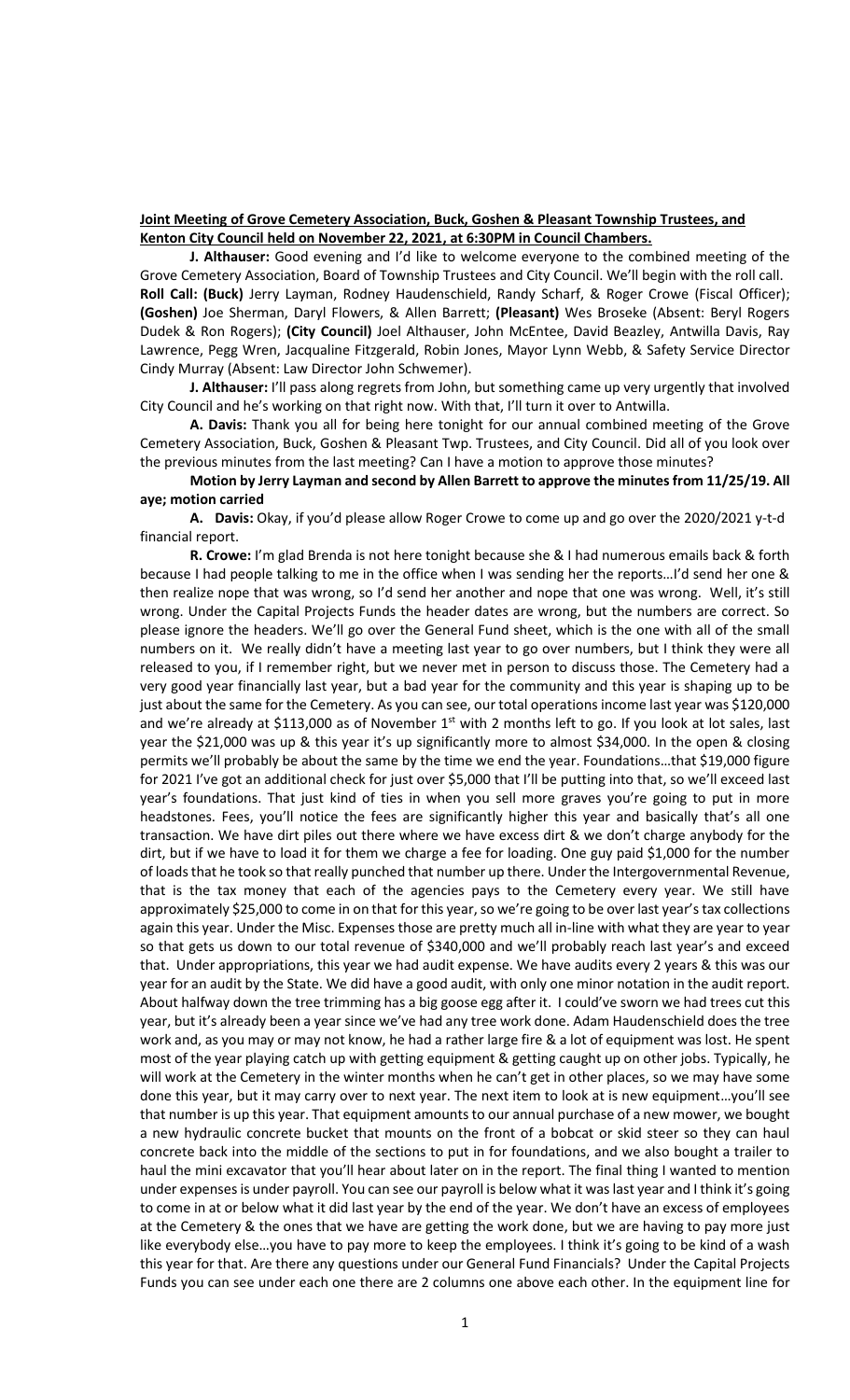this year, you'll see there is a \$60,000 expense & that is the mini excavator that I talked about earlier. The other small equipment items were taken out of the general fund. Under buildings, the \$6300 was for a new roof on the concrete block garage. The other expenses are basically nothing out of the ordinary. We're able to continue to transfer funds over on a regular basis from the general fund into the capital projects. This year we transferred over \$50,000 (\$30,000 into equipment & \$20,000 into buildings). Any questions? Thank you, Antwilla.

**A. Davis:** I'm just going to give you an update on what we've done…so we've sold double the normal graves, we're at 85 burials now, & we have 50% more foundations than usual. Of course, that's great for us and sad for the community. As Roger spoke about, we have the new roof, we planted 60 trees, we did finally get the driveway installed on Section M so that was very exciting for us, and then we got the new mini excavator. Since we previously talked, Gary Haudenschield is now our Grounds Superintendent & Jim Litzenburg is more of an office Superintendent…he still works at the Cemetery but just in a different capacity. So both of them are there any time you want to stop out. The last thing to note is our crew is very busy. We took no summer youth employees this year, so all the work that was done was done with our current employees, and I don't believe we're going to be taking anymore youth employees for a while. The last thing is Jerry Layman is going to be leaving us after 18 years, so if you'll all please join me in a round of applause to a very special man. (Applause) We'll probably still be calling you next year for advice on what tile is where, etc.

**J. Layman:** If I may, I'd like to introduce Jason Fulton as my replacement.

**A. Davis:** Nice to have you, Jason. You've got big shoes to fill. My last announcement is the rotation so typically it goes City of Kenton, Buck, Goshen, Pleasant. We're going to switch because of Jerry leaving us, so we're going to switch Buck & Goshen and have Joe take over as President, then Jason will go in as Vice President, then we'll continue the rotation with Pleasant Twp. Ron Rogers, and then the City. Do you guys have any questions for us? If that's everything, I'd like to thank everyone for coming tonight, it's been 2 years since we've seen you. Call the Cemetery at any time if you have any questions. (The meeting was adjourned at this point)

## **22ND REGULAR SESSION:**

Kenton City Council met in their 22<sup>nd</sup> regular session on November 22, 2021 at 7PM in Council Chambers. Present: President Joel Althauser, John McEntee, David Beazley, Antwilla Davis, Ray Lawrence, Pegg Wren, Jacqualine Fitzgerald, Robin Jones, Law Director John Schwemer, Mayor Lynn Webb, & Safety Service Director Cindy Murray.

Prayer given by Mr. McEntee & the Pledge of Allegiance recited.

Althauser: Before we move forward in the agenda, I'd ask Council to consider the addition of 2 items to our agenda under new business. You should have copies at your station. The first would be ordinance 21-034 and the  $2<sup>nd</sup>$  is resolution 21-012. Are there any objections to the additions of these 2 items to new business? Okay hearing none, we'll consider those under new business.

## **MINUTES:**

Althauser: Are there any questions, additions, or corrections to the minutes of the previous meeting? Hearing none, they'll stand approved as submitted.

## **CITIZENS REQUESTING TIME TO SPEAK:**

Althauser: We do not have any citizens on our agenda this evening that have requested time to speak. We'll make certain that everyone knows if you're in attendance tonight and did not get on the agenda, you have the opportunity to speak under comments at the end of the meeting.

## **DEPARTMENTAL NEWS/UPDATES:**

Althauser: I know our Fire Chief wants to give us an update on some personnel.

Chief Bruce Donnelly: I'll just have him come up & introduce himself & tell you a little about himself & where he's from.

Nate Harmon: Hello, I'm Nate Harmon. I'm a Firefighter, brand new here in Kenton. I originally come from Hancock County, I was born & raised in Findlay, but my adult years have been mostly in Arlington, and I now live in Forest. I have a wife and 5 dogs & they're all monsters. Ha. I'm very excited to be working here & I'm excited to be helping this community.

Althauser: Welcome & thank you for coming tonight.

Chief Donnelly: Just a couple of other things…I did hear back from the service manager about the ladder truck. They're still having electrical issues with it & they're fighting with the manufacturer to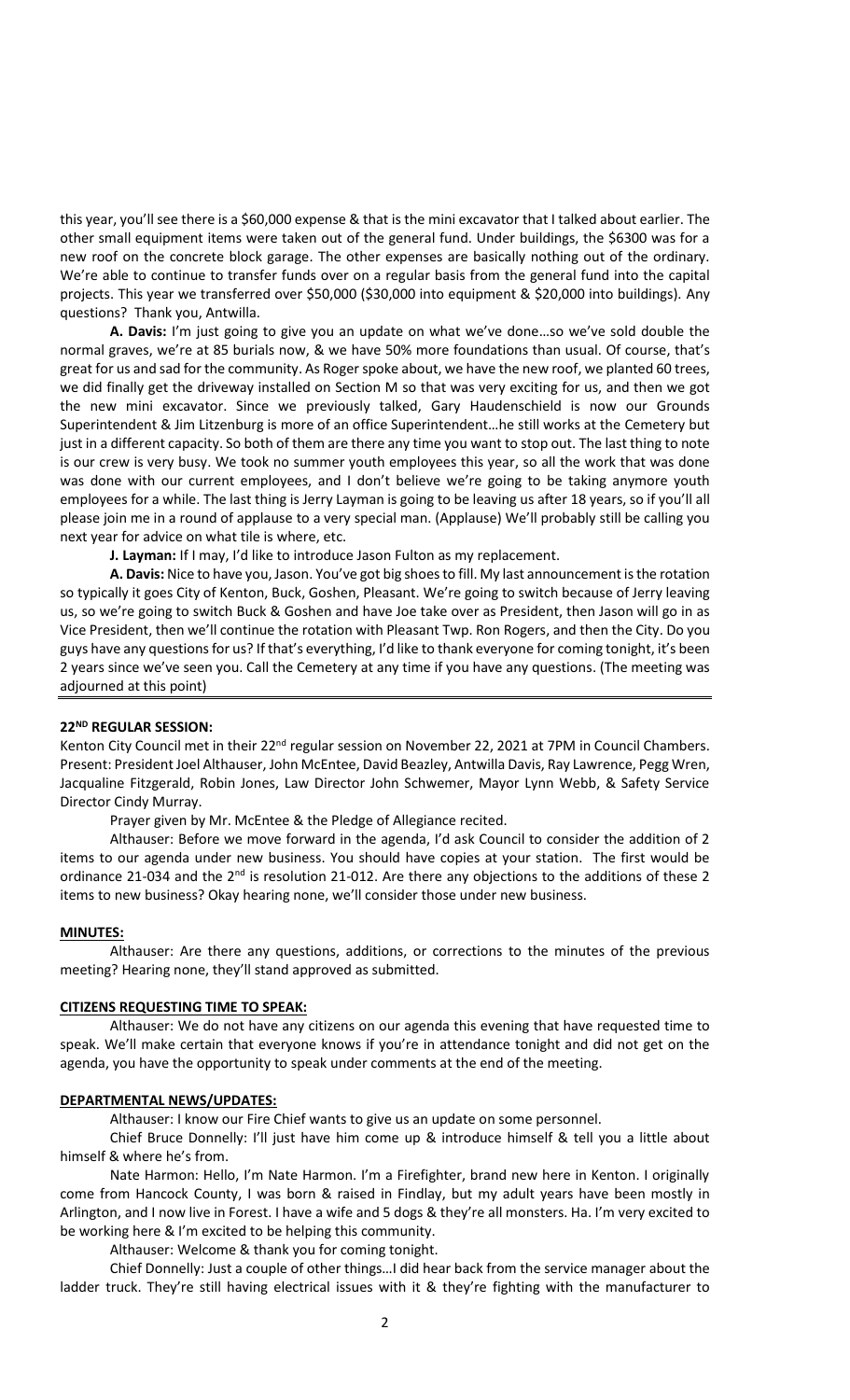actually try to get a new part instead of a rebuilt one to see if that improves anything. The part manufacturer at this point is refusing that. I told them if there is any way we can help them with that issue to let us know so we can keep this moving. He seems to be pretty frustrated with the part manufacturer, but hopefully he'll give us some good news on that. The new ambulance is in our station & we do have all the decals off of it, so it's prepped to get wrapped. I did get 2 additional bids in from the time you made the approval on that & they actually were quite a bit lower than the original bid for wrapping it. So that's been a surprise and I'm glad to see we got some better pricing & might save some money. Other than that, things are going pretty well down at the station & the guys are staying pretty busy and we're looking at about 1300 runs for the year at this point in time.

Beazley: I have a question…Firefighter Harmon, are you also Paramedic certified?

Harmon: I am not, I'm an EMT. Beazley: Are you pursuing the Paramedic? Harmon: I'd like to after my probation is done. Beazley: Thank you.

Althauser: Any other questions? Thanks again, Bruce.

## **COMMUNICATIONS/PETITIONS:**

Althauser: I'm not aware of anything new as far as petitions, now we do have one under old business. Communications…do you want to address this?

Mayor Webb: Yes, I can touch base on it real quick. United Way, you know we're pretty passionate about it. 95% of the money stays in Hardin County…

Auditor Brian Hattery: 99%.

Mayor Webb: 99% stays in our County and you can pick & choose where you want your dollars to go to as Dave Beazley would say. I'm pretty passionate about it and we are a very giving community. I know Brian is working hard on it, so I definitely need those in by the 1<sup>st</sup> or 6<sup>th</sup> but let's go with the 1<sup>st</sup>. I appreciate everybody's consideration on that.

Althauser: Does anybody else have a communication to share?

## **MONTHLY/ANNUAL REPORTS:**

Althauser: In your packet you have the WWTP Daily Discharge Flow. Any comments on that? Cindy, do you want to add anything? Okay, I do appreciate that report though. Then we have the Public Works report for October & the Water Loss report. All 3 of these reports were just started under this Administration. Questions on those?

Fitzgerald: I'd just like to thank the Administration for doing this. I think it's really important, so thank you for putting this in place as it's very transparent & we know what's happening.

Althauser: The only other item would be the Tree Commission minutes from 11/10/21. Questions?

## **COMMITTEE REPORTS:**

Althauser: There is a written report from the Finance Committee…

Finance, Beazley: We've got the written report & you have a budget for a first read tonight. This is a product of the hard work from the Administration, Dept. Head's, Auditor's Office, and our Finance Committee members.

MOP, Wren: MOP did meet and we're having another meeting on Monday, Dec.  $6<sup>th</sup>$  at 5:15PM and we should have a report and maybe some legislation after that.

Safety, Nuisance, Davis: Safety did meet and we're working on starting with some lights in the 3<sup>rd</sup> Ward, 1 in the 4<sup>th</sup> Ward, and then we're hopefully going to be able to eliminate the parks to prevent some vandalism situations that have been happening.

Althauser: Any future meeting dates that you know of?

Davis: Not at this time.

Althauser: Are there any other assignments or committees to report?

## **OLD BUSINESS:**

**ORDINANCE NO. 21-029, 2ND READING, TITLE ONLY; AN ORDINANCE VACATING THE ALLEY LYING BETWEEN INLOTS NUMBER 11, 12, AND 13 OF ADAM SCHNEIDER'S SUB-DIVISION AND INLOTS NUMBER 87, 88, AND 89 OF LETSON'S THIRD ADDITION TO THE CITY OF KENTON, OHIO.**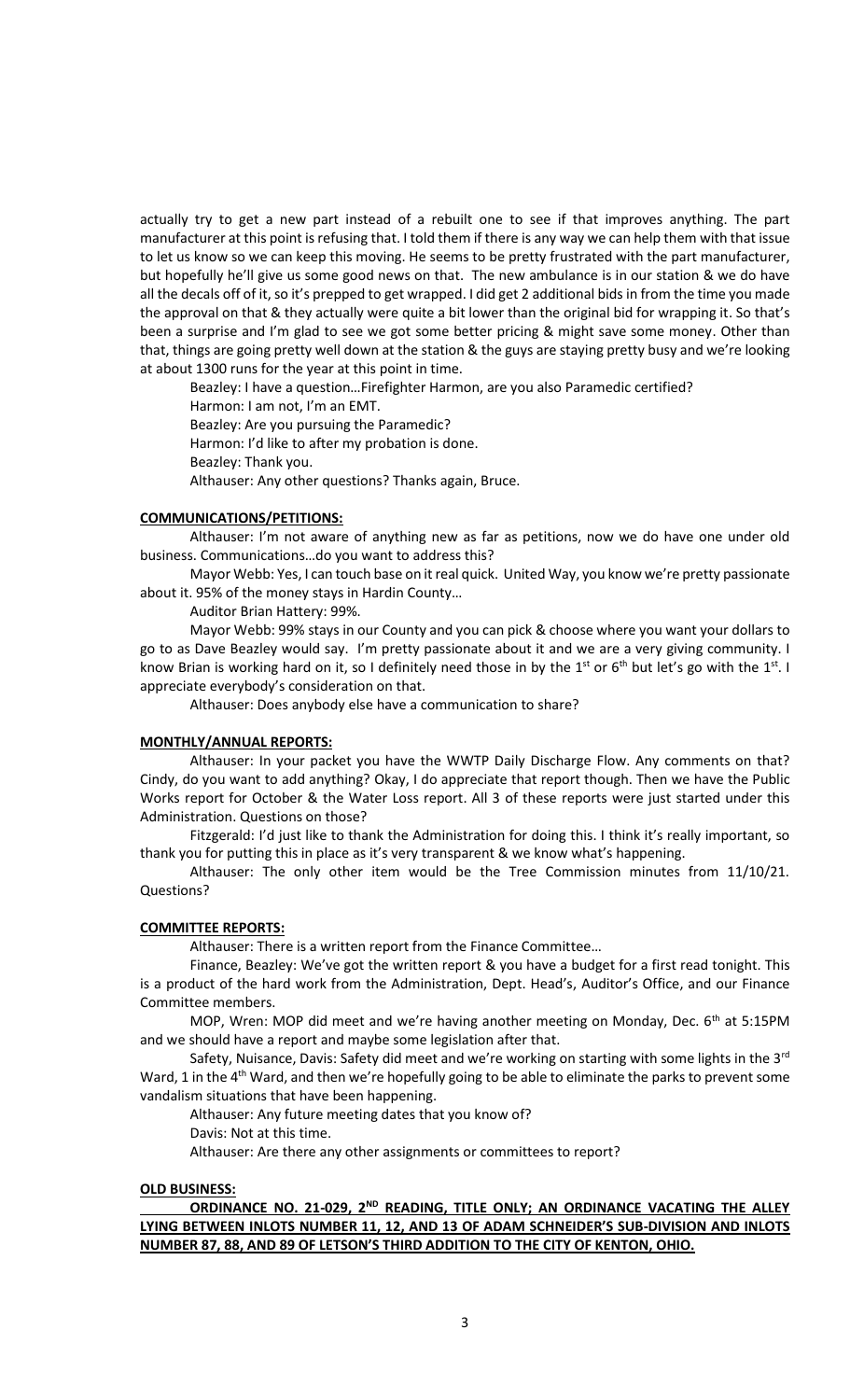Althauser: If you'll recall, this is the alley around 1879 Electric. Any questions at this time? If there are no objections, we'll read this for a  $3<sup>rd</sup>$  time in 3 weeks. Is there any further old business to be presented?

## **NEW BUSINESS:**

Althauser: With the 2 items added, we now have 4 items to consider.

**ORDINANCE NO. 21-032, 1ST READING, TITLE ONLY; AN ORDINANCE PROVIDING FOR ADDITIONAL APPROPRIATIONS FOR THE YEAR 2021 FOR THE CITY OF KENTON, OHIO AND DECLARING AN EMERGENCY.**

Althauser: Most of these have to do with the health insurance situation. It's my understanding this will transpire the end of the year, so we do have the opportunity to read it another time. Are there any comments or questions?

Beazley: Mr. President, I'd just remind Council that this particular expenditure & appropriation deals with our exit from the plan we're in.

Althauser: Okay, if there are no objections, we'll read this a  $2<sup>nd</sup>$  time in 3 weeks.

**ORDINANCE NO. 21-033, 1ST READING, TITLE ONLY; AN ORDINANCE TO MAKE APPROPRIATION FOR CURRENT EXPENSES AND OTHER EXPENDITURES OF THE CITY OF KENTON, STATE OF OHIO, DURING JANUARY 1, 2022 THROUGH DECEMBER 31, 2022, AND DECLARING AN EMERGENCY.**

Althauser: As David referred to in his report for the Finance Committee, this is the budget. Of course, it only looks at the expense side and by the ORC that is the part that you look at is the expenses, and the complete budget has an estimation of income based on what we think that income will be. Don't think this is the end now that Dept. Head's, Administration, Finance have worked so hard to get here…now is when your work comes in. Now is when you get to look through that and you get to question things. This can be amended just like anything else and there are many times we have done that. So I'd encourage you to look through it and grab hold of the Finance Committee or Mayor Webb or Cindy Murray with any questions you might have. You then can look to Brian & Pam for some of the nuts & bolts behind it and I know they can answer that for you. This is probably the most important thing that you do as a Councilmember. So I'd encourage you to take a little bit of time to review it. Most of you have been going to Finance Committee meetings so you're well up to speed. If there are no objections, we'll read this again in 3 weeks. Okay, we have 2 new items, Ordinance No. 21-034 and Resolution No. 21-012.

# **ORDINANCE NO. 21-034, 1ST READING, TITLE ONLY; AN ORDINANCE PROVIDING FOR TRANSFERRING FUNDS FOR THE YEAR 2021 FOR THE CITY OF KENTON, OHIO AND DECLARING AN EMERGENCY.**

Althauser: It's my understanding most of this has to do with the time involved with the incident that turned out incredibly well in the end, as much as something like that can be positive, a couple of weeks ago. And we have items this coming pay period, so we'd ask for a suspension of the 3-read rule.

Beazley: I'd also point out under the General Fund, if you go down to Fire Incidentals to Fire Maintenance of Equipment that is a reallocation of funds from our last meeting. We incorrectly slotted the wrap of the ambulance in the wrong line, so this is simply transferring it to the right line. Likewise, under Law Enforcement Incidentals to Law Enforcement New Equipment that's the purchase of new firearms for our police that we had previously approved and now we're slotting it into the correct line item. So that's why all of these are accomplished by transfers.

Althauser: Is there anything Pam that you need to add?

Chief Dep. Auditor Pam Romanko: No, I went through the current appropriations for 2021 and expected bills that I didn't have 2 weeks ago, so these are just the lines that require extra funds. Since we don't have dispatchers that was a fair amount of money to get into the police overtime. It looks like a lot but since they had extra that's why we put it there.

**Motion by Mr. Beazley and second by Mr. Lawrence that the rules requiring legislation of a permanent or general nature to be read on three separate days be suspended. Roll call vote, 7 ayes; motion carried.** 

**Motion by Mrs. Wren and second by Mrs. Davis to approve Ordinance No. 21-034.**

Althauser: Is there any discussion? **(Roll call vote, 7 ayes; motion carried)**

# **RESOLUTION NO. 21-012, 1ST READING, TITLE ONLY; AN EMERGENCY RESOLUTION TO ACEPT THE MATERIAL TERMS OF THE ONE OHIO SUBDIVISION SETTLEMENT PURSUANT TO THE ONE OHIO MEMORANDUM OF UNDERSTANDING AND CONSISTENT WITH THE TERMS OF THE JULY 21, 2021 NATIONAL OPIOID SETTLEMENT AGREEMENT.**

Althauser: I'm going to turn this over to John.

Schwemer: This really came last minute as did the last one. If you recall, in August we passed an ordinance and they're proposing a resolution format here, so it's a little different but basically the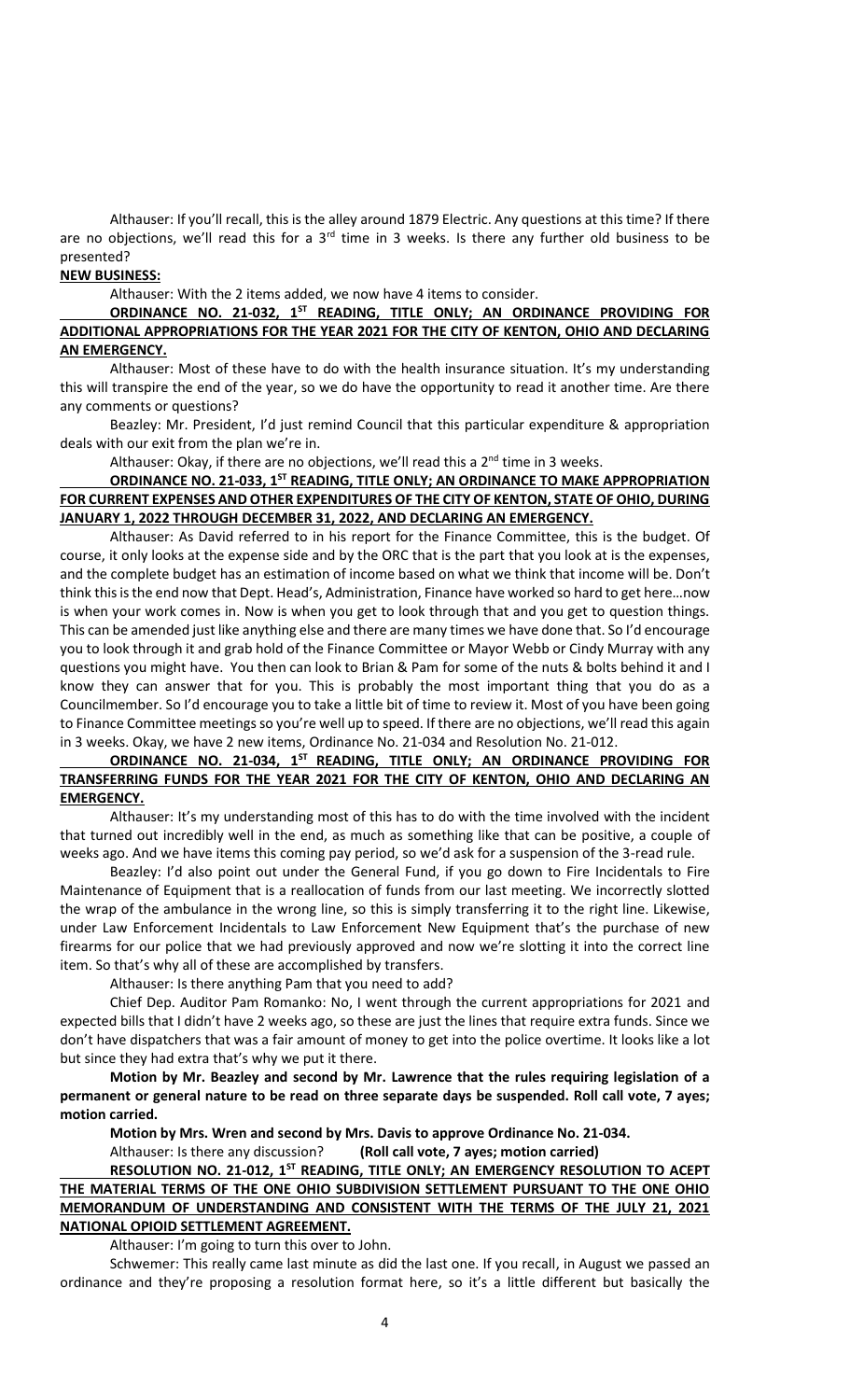language is pretty much the same. Back in August we approved One Ohio Settlement with McKesson Corporation, Cardinal Health, and AmerisourceBergen. That is part of a national settlement and basically, they're looking at the cities and counties to approve it. The higher the vote the more money will be distributed. So, this just came through and that's why I was not at the joint meeting with the Cemetery. I wasn't trying to skip that intentionally, but I was working on this because the problem is they need action on this by the 8<sup>th</sup> of December. If you look at your schedules, we do not have a meeting, so it was either I rush and get this ready for tonight or we'd have to call a special meeting in the next 2 weeks. So this is the same proposal and it's the same percentages just trying to get more…it's the same MOU that I'd sign with the same percentages it's just the addition of they've reached a settlement with Johnson & Johnson and Jansen. I guess Jacqualine you were not a part of the prior discussion, although I know you've always been aware of what has been going on, so are there any questions? I'll be asking that we waive the 3 read rule; otherwise, I'll be asking you for special meetings. So I'll leave that up to you. That's the thought process here…it truly was a rush but it's that or inconveniencing everyone here in the next couple of weeks.

Althauser: There is not a downside to this other than to not act on it because of the threshold that sets the percentage.

**Motion by Mr. Beazley and second by Mrs. Davis that the rules requiring legislation of a permanent or general nature to be read on three separate days, be suspended. Roll call vote, 7 ayes; motion carried.**

**Motion by Mr. Lawrence and second by Mrs. Wren to approve Resolution No. 21-012.**

Althauser: Is there any discussion on that resolution? **(Roll call vote, 7 ayes; motion carried)**

Schwemer: This is not something I have for you tonight, but I wanted to give everyone a heads up and I thought under new business would be appropriate. We received a correspondence mid-week last week from the Hardin County Emergency Management Agency and they're basically looking to amend the agreement. The Commissioners did pass a resolution…basically in the past we've had a rate to participate in the Hardin County EMA of \$0.25 per capita, and their proposed increase is \$0.30 per capita. There hasn't been a rate increase since 1993 so it's remained flat. If we do not participate in this we'd have to develop our own plan, so basically they've done this & we pay per capita rate. I'm advising you of this because I plan on having legislation at the next meeting to approve it. Just so everyone understands, this may be a budget issue, so we need to look to see what we have in the line item because right now…our population has declined…the population has been 8262 and under the Census it drops to 7947. So when you run that through our cost at \$0.25 per capita it's been \$2065.50 per year. When you run the new rate with the lower Census numbers it goes to \$2384.10. So we're looking at really \$320ish increase for next year. So the question is we may need to at some point in time look at that line item and see if we have enough in or whether we have may need when we're doing an additional appropriation to add that if we do pass this resolution. But I just wanted to give everyone a heads up that I'd have legislation in place.

Davis: Is that EMHA in our budget?

Schwemer: No.

Davis: Okay, sorry, I thought I'd just clarify there.

Schwemer: We have some time to figure that out and I'll plan on the first meeting in December to have that legislation ready and we'll make sure that we're not a little bit short or something.

Althauser: Anything else John? Any questions? I'd just draw your attention to…when did you say was the last change?

Schwemer: 1993.

Althauser: You think about what EMA's responsibilities of burden has been and how that's changed the last 30 years…it's been considerable.

## **COMMENTS:**

Althauser: I'm going to go a little bit out of order here…Tim, did you want to address Council?

Hardin County Commissioner Tim Striker: It's been so long that has been raised and it's by the population and, as you correctly stated, population went down and the requirements of EMA, equipment, laws, and training have gone up. So we decided to raise it a little bit instead of a lot…we were looking at a lot bigger figure at first. When you let things build for a while and don't raise them, then all at once you're trying to catch up. So it's a little bit of a ding in your budget time, but it's sorely needed. If you know Jacob Burgbacher at all, he's our EMA Coordinator and he's excellent. He made the request to us so we're passing it on to everybody else, so that's kind of what that's about. I also brought some updates on things the County is doing especially as we look at the American Rescue funding and things like that as people are wondering what we're working on. The money we're spending this year is for the County bills and then we'll look at what's left and what comes next year and then we'll look at requests and grants to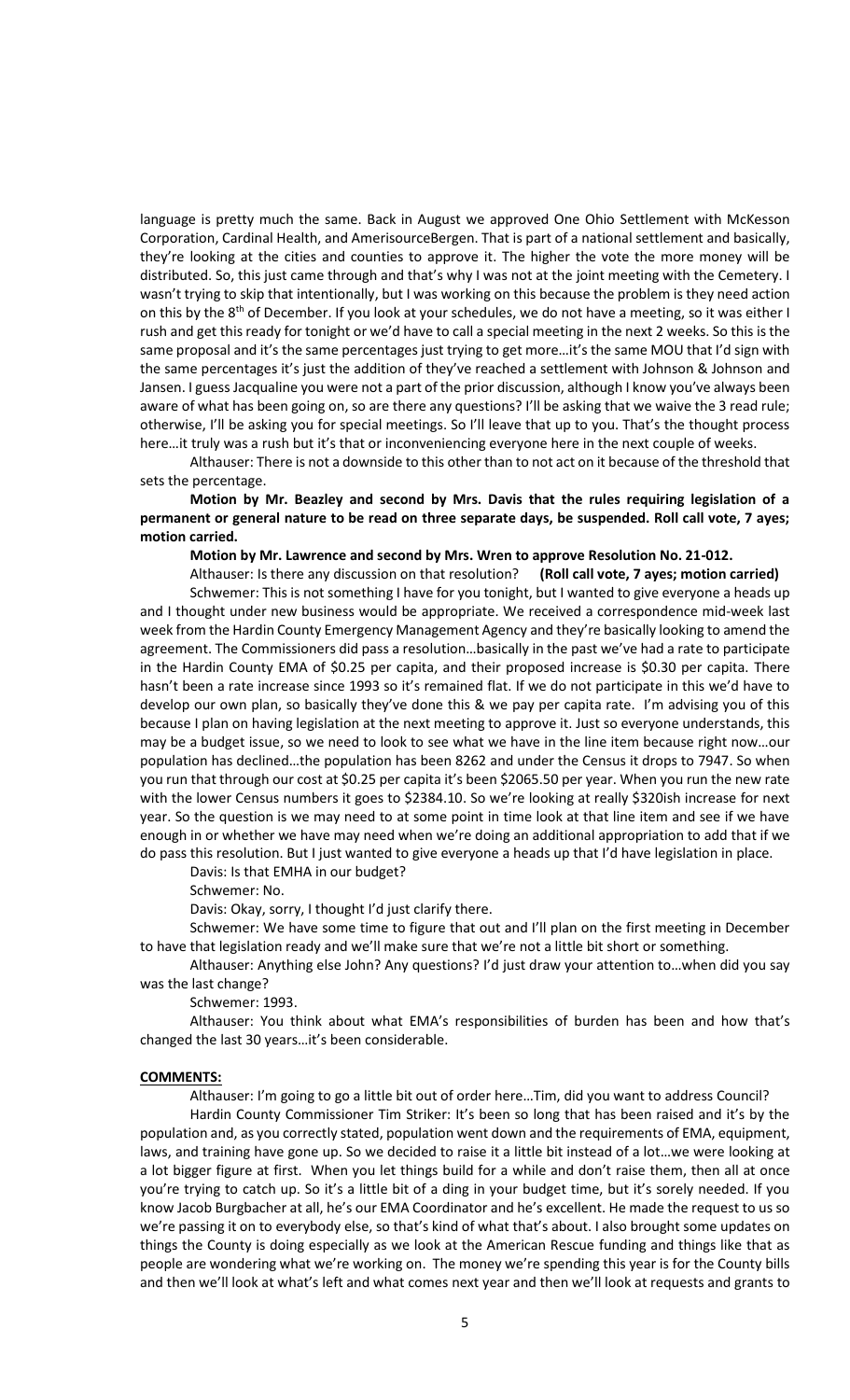other entities. We spent quite a bit of money on archival digitation of records in the Recorders Office. The records were sent out and digitized so if a virus or something happens again, they'll all be online, and people can work that way so they don't necessarily have to come in to the Courthouse to get records. It'll be a couple of months until we get them all back. MARCS Radios…we're looking at replacing most of the MARCS Radios that the County owns, which is quite a bit of money. We did some Fairground Handicap Parking. We're working on upgrading computers & software and wiring of the Courthouse and all of the Court's records in our 2 Courts…that's turned into about a 2 year deal already. We have a couple of subdivision treatment plants that we're going to replace. Those are quite expensive…one is down by Roundhead, one is down by Pfieffer Station…so those will be coming online & construction will be down the road. We upgraded to no ink poll books which you probably just used in the last election. We paid for those. The multi county jail roof…it was built 20 + years ago and it has the original ventilation, heating, cooling system and we're replacing our share. For those that don't understand, Hardin County is about 12%-22% vested in the Multi County Jail in Marion, so whenever they have a major bill Hardin County pays like 21.65% and we can use American Rescue money for that. A little update on the CARES money…last year what we spent it on has been cleared by the Auditors so we're moving on to the American Rescue money. Different things in the community…as you've all heard Ridgeway was assigned a \$750,000 Community Block Grant to improve the city. The regional board goes around and picks out an area each year and we're kind of going counterclockwise to the different villages making improvements. Of course you read about the Dunkirk factory coming in and hopefully that will develop (Pegasus) and the grocery store is still on as far as we know. Another village is looking at an industrial park development request so we're working on that grant. And of course we're getting hit with rural broadband. I think the County last estimated about 70% broadband so there is a big demand for it, especially when the schools went out. Commissioner Crowe lives not too far out of town and his reception is terrible and he had to stay home and work some last year so we're trying to improve that and work with a couple of entities. You'll notice all over the County there is being fiber optics laid by 2-3 different companies, so that's all coordinated through the engineer so he can watch where everything is laid and they can map it. Then those companies will make available to the different households that need it. They call it the last mile…the one house is clear out on a dead-end county road that nobody wants to lay fiber optics to, so a lot of this funding is going to that. The US government, everything they passed this year just about the very last line says and broadband funding. So that is a major push for everything. I want to remind you to just keep it in mind, the State is working on a level and it will be on a County level in the spring, but you just saw the Lunar Eclipse and there will be a Solar Eclipse cutting right across diagonally Hardin County. It's going to be April 8, 2024 from about 3PM to 3:10PM. It's considered closer to Forest, but if you take a yardstick on the County map from Roundhead up to Forest, that's basically the path and it's about the best spot for people to come to so NASA told us to be ready. The last time it happened in Kentucky a couple of years back in a county about our size and they had about 50,000 people inundate them for that day. So they are State wide preparing for this with State Patrol and Deputies. One of the problems that day will be a lot of cellphone radio communication will be overwhelmed. We'll get with you when it gets to the County level…they're asking each County to have a public place for heating/cooling, first aid, water and of course for Hardin County the Fairgrounds is the most ideal place to gather a lot of people with campers. So that's on the horizon & we're planning now for April 8, 2024. At the Courthouse we've put the windows in and now we're working on IT wiring throughout the building, putting in firewalls, & updating everything. We put up the Christmas lights & wreaths so we're ready for tomorrow night to flip the switch. We're busy working on the budgets, as you are too, and it's getting to crunch time and we're pretty close to getting things in. The holiday season is here so happy holidays everybody. I want to personally commend everybody involved in this room in the rescue efforts of the little girl and the kidnap situation. I can't really talk about details, but it warms your heart the community comes together, especially this one, and the city employees were, I think extra special. To the young man coming on the Fire Dept., in 1985 or 1986 I joined the Fire Dept. and was there 30 years, so you can become whatever you want and do what you want but thank you for your efforts and Chief and everybody. Thank you for your efforts. I think that about got all my quick notes. I want to announce my candidacy to rerun for Hardin County Commissioner. I've got my petitions in & they've been certified so I appreciate your support in the May primary for the Republican Party. Thank you.

Althauser: Any questions for Tim?

Fitzgerald: You talked about an industrial park in a village…is that Ada or where?

Commissioner Striker: I can't tell you. I'll let you know when I get a little more detail.

Murray: I, too, want to recognize Chief Musser & the Police Dept., the Sheriff's Dept., all the first responders in the County and all the outside agencies for a job well done. (Round of Applause) I'm sure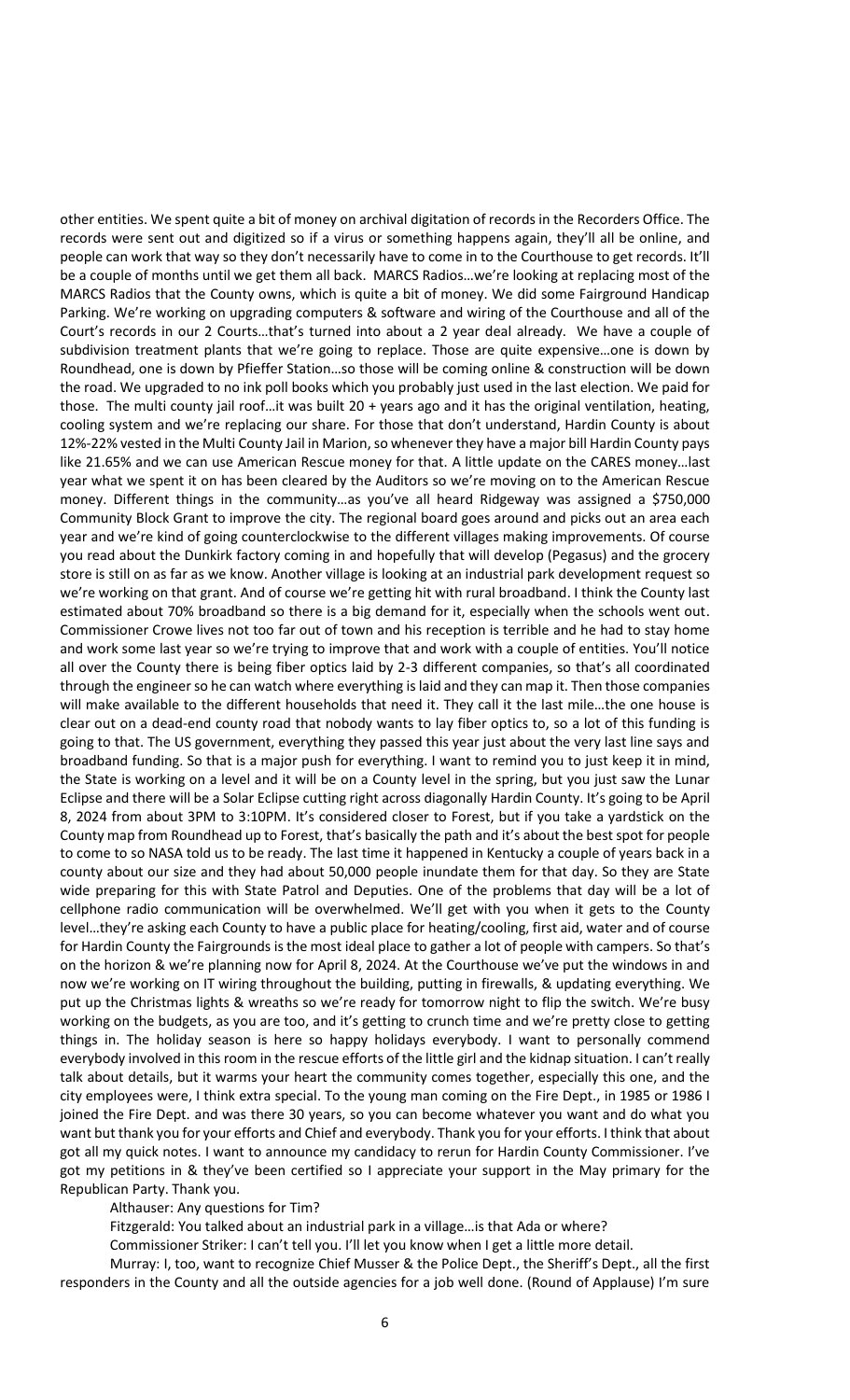Lynn will touch on it, but it is tremendous just to watch the teamwork and the coordination of the effort and just not leaving any stone unturned. They took a lead and went with it. Leaf pickup, we are currently in the 3<sup>rd</sup> ward, next week we'll be in the 1<sup>st</sup> ward & on Dec.  $6<sup>th</sup>$  they'll be in the 2<sup>nd</sup> ward. That's all I have.

Auditor Brian Hattery: Thank you, Mr. President. Just a few things to touch on. I noticed in the Tree Commission minutes that they plan on coming after the first of the year. It feels like it's been a long time, but they provide an invaluable service to the community and it's always good when they come and bring an update. Their efforts where they do a whole lot with a whole little amount of money, I always look forward to them coming up here and sharing where they're at. The budget is done, and I'd also like to say my thanks as City Auditor to everybody who worked on that & helped prepare that. It is never an enjoyable task, it is running chest deep in water for a mile and it's very tedious to get through, but everybody persevered. There is a lot of work that happens even outside of the regular Finance Committee meetings with my staff, Dept. Heads, and the Administration, so thank you everyone. In 2021 for the Auditor's Office, I'm not going to go into detail, but it was incredibly interesting to say the least. What you're looking at here is an absolute miracle (Pam) from where she was to where she is back to now and she'll probably tell you she's better than before. 2022 has the potential to be just as interesting in a positive way, nothing scary like that, but a lot of changes are coming the very least is software and some potential changes that are coming. So, if you ever have any questions or concerns, please let me know or let Pam know. Thank you to Pam for 2021, although it's not over yet so don't make me regret thanks in the last month. Ha. The last thing is since the United Way was brought up, I did text my wife who works part-time so when your spouse is involved with something you get drug into it too, so I'll probably be walking the parade tomorrow for United Way. 98% stays in Hardin County and they are at 80% of their goal as of today. They had some businesses come in, but she said every dollar helps even if it's just \$1-\$2 that you can donate. If the workers of the City and Council would agree to do that everything helps gets them closer. So if you can get it to them by December 6<sup>th</sup>, is what she said, that would be great. The last thing I'm going to touch on with United Way, and it's just side conversations I've heard, there is a stigma of abortion with United Way because some United Ways across the country and other places support abortion. But every United Way is independent and different, so this United Way in Hardin County 98% of those funds go to a set of nonprofits that help the community. Nothing goes to abortion. The 2% goes to the national United Way. There is that stigmata or misunderstanding, but if that is a reservation from giving \$1 a pay, I just wanted to clear that up. It's been interesting…I'm not on the board, but this is the 2<sup>nd</sup> year in a row to interview agencies and then you come together, and you meet with their board and give a report on the interviews. Then they determine from your report how to divide money from what's being requested for programs. Until you actually meet with these individuals who run these agencies and see what they're doing & what they're trying to do to help in a variety of ways in the community, you never really realize how much of an impact that these groups can have in giving to the United Way to help fund them. So I'd encourage you to consider it and ask any questions. Thanks.

Chief Dep. Auditor Pam Romanko: Thanks for that Brian, it has been a crazy year. I will say the books are closed for September, but I haven't been emailing you guys the reports because they're behind. So as of today, they are all posted on the auditor's website through September and October is nearly done. So I'm getting caught up and I'll be caught up by the end of the year just in time to do all that crazy end of the year/beginning of the year stuff. So it's coming and thank you for your support and patience through all of this getting caught up.

Chief Donnelly: I just wanted to let you know that (can't hear…static)…applying for a grant for air packs (can't hear…static).

Murray: Afterwards I'd like Chief & Pam & Dave to stay for just a second and maybe Robin.

McEntee: Happy Thanksgiving everyone! With the news and all of the things going on it seems like there is not a lot to be thankful for, but we all have a lot to be thankful for (can't hear…static)…

Beazley: (can't hear…static) I'd like to thank our first responder's cooperative effort (can't hear) Davis: (can't hear…static) have a safe Christmas Parade…be aware and look out for children… Lawrence: Happy Thanksgiving everyone and good job Chief!

Wren: We do have a lot to be thankful for. Happy Thanksgiving everybody.

Fitzgerald: Chief Musser, thank you for the work you've done. I've been fortunate enough to see it behind the scenes with a couple of things. I'm thankful that you & the Sheriff's Dept. work so good together. It's amazing what you guys do and I'm forever grateful for your leadership and what you've done in our community. It's amazing to watch that and I'm forever grateful. You're a rock star.

Chief Dennis Musser: Thank you.

Fitzgerald: For some reason I get to feed all these people…I don't know, I just do so I want to thank Durez, Jac'n Dos, Peacock Water, Jim & Sandy Pruden, Our Place Family Dining, and the Berea Baptist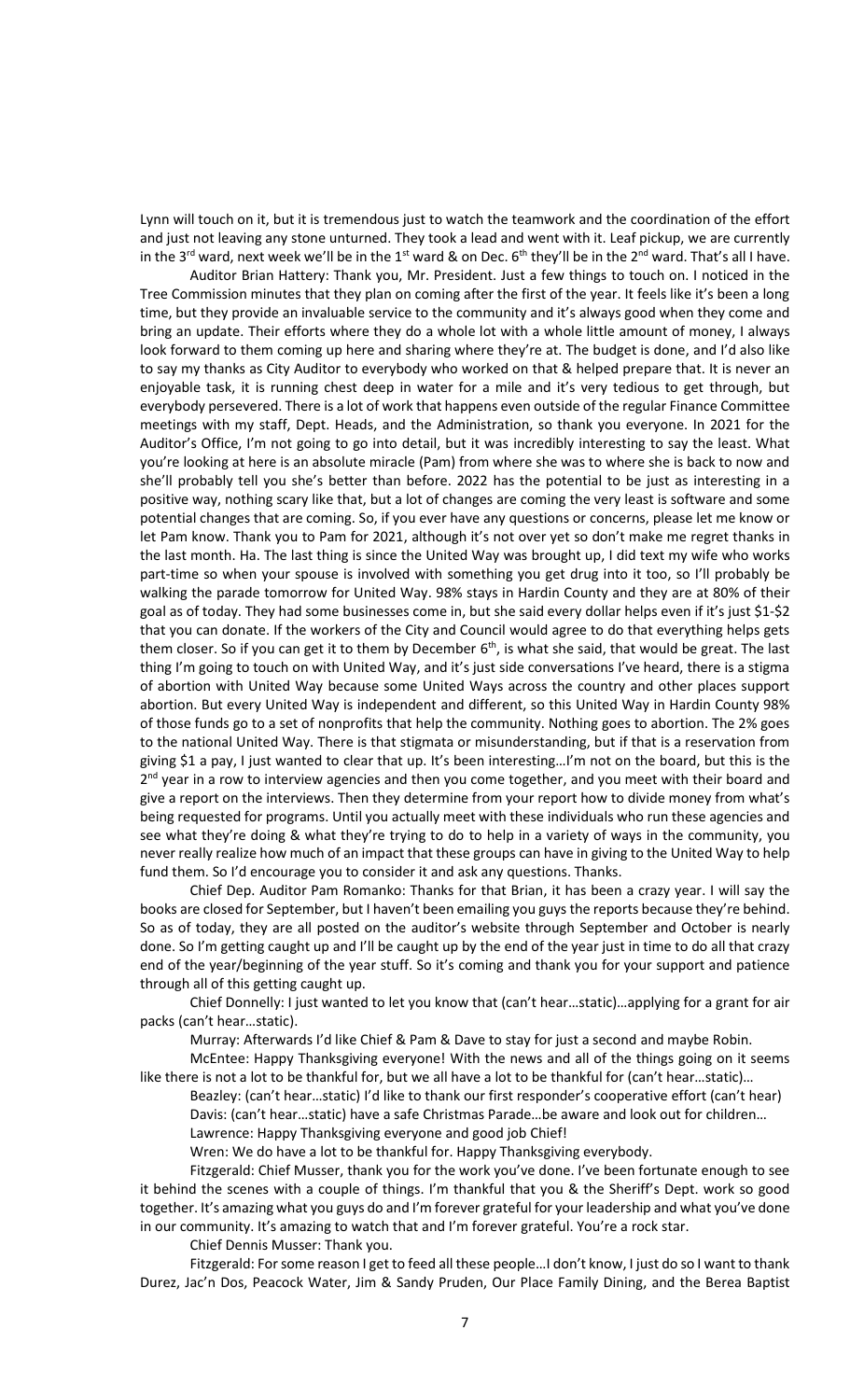Church who opened up their doors for everyone so they could come in & eat. We have a phenomenal community that comes together and the outcome was tremendous and I'm just very, very thankful.

Jones: Thank you, Chief Musser. I think we're so proud of everybody in Kenton…they do such a great job but sometimes we get so busy caught up in every day things that we forget to say how thankful we are. I like it too that he hires a lot of young men from our community and he makes them want to stay here and be a part of our community. Thank you, Happy Thanksgiving to everybody, and count your blessings.

Mayor Webb: First off, the Christmas Parade is tomorrow night and the excitement…I mean, it's just one of those things that has been created and we kind of missed out on it last year a little bit, but once the Caboose gets set up it's almost like it's show time. So I'm really excited about that and I'll echo Antwilla and let's just keep it safe and everybody keep your head on a swivel, but let's really enjoy the night because we know it will become magical downtown tomorrow. Look at the kid's faces and they will light up, from 1 to 92, however old the kids are. So I'm pretty excited about and it puts us on the map... I think sometimes we don't realize events like this is a small piece of economic development that people then tend to come to your community so that's a benefit of it too. So let's touch a little on Lake of Lights…they knocked it out of the park so they're getting ready to go. They posted it on Facebook again about the gift cards you can purchase from them. It's another great community event and I'm really proud of that. And, Firefighter Harmon, welcome. I can just tell you that we sat in on his interview and I told him it was probably one of the best interviews I've ever sat in. He's an Eagle Scout and he's just a neat kid so it will be fun to watch him. Welcome, I'm pretty proud that you're here. Finally, last but not least, Chief Musser you're killing it! When you see leadership in a certain way that you're just in awe how that happens...and I don't want to discount Chief Donnelly because his crew jumps right in too. It's a very collaborative effort. But when you know these guys haven't slept for 48 hours and if the result hadn't ended up like it did, they would have just kept on going. It was a Christmas miracle…we've had 2 great miracles here and we can't ever lose sight of that. An event takes place, but what do we learn from it…we have to really keep an eye on our kids, and it does take a village and each other. There are lots of people who struggle so however we can get involved we need to. Our prayers are with Trinity for her complete healing. That is all I have.

Althauser: I'd just mention I wasn't involved with this situation directly, as most of us in here were not, but I spent a little bit of time on the incident that happened a year ago and this is another occasion to mention as Lynn said, Chief Musser you are just a leader. We are so fortunate to have you and all of your department, to have Chief Donnelly and all of the Fire Dept…to see them work together with Sheriff Everhart…and if you don't think all of entities above us that came in to help…they don't leave any stone unturned & they do it so quickly & so efficiently. But that all works because of how organized Chief Musser is and his leadership that he shows, so thank you very much.

#### Chief Musser: Thank you.

Althauser: I love the last meeting in November because normally that means we have the budget on the table, Thanksgiving is this week, it means the Christmas Parade is in this case tomorrow…it's just a good meeting. We have 2 more meetings this year and I want to again welcome Anda Tudor here tonight who will be starting her term on January 1, 2022. I'd just remind everyone that our next meeting is Dec. 13<sup>th</sup> so we do have 3 weeks, but it goes by fast because we've got Thanksgiving in there, MOP is going to meet on Dec. 6<sup>th</sup> at 5:15PM in here, and beyond that take a little time with the budget and ask a few questions. If you can corner Brian, corner him…Pam is the one maybe that has more knowledge, but I don't want a lot of Pam's time taken up in the next month & a half here. But Pam would be happy to answer any questions you have. Or, see the Finance Committee.

Romanko: Or just shoot me an email.

Althauser: That's right and she'll email you right back.

Mayor: I forgot, but to Robin and her crew, as you walk that square it's magical with their decorating skills. We are blessed to have her and Charlotte Hamm, Cindy Martino, and Diane Beach…I mean these ladies spent endless hours and a lot of it is with their own money, but it's an incredible amount of time and what a creative talent they have that sets our town apart from most. So, as you walk the square and you see the lights, once again we have a very giving & talented community and we're just so appreciative that you stepped up.

Jones: We had a lot of fun, we laughed & laughed.

Althauser: I drove through and the pots were being worked on in the rain.

Jones: Yes, Sue Bailey, Kim Taylor & her daughter, Sheila Whitaker, Kim Longbrake, Kim Kaufman and sometimes Lana Jackson, they go and cut the branches and that's a lot of work for those decorations. They were taking shifts that Sunday that it rained because it got so cold and they finished up on